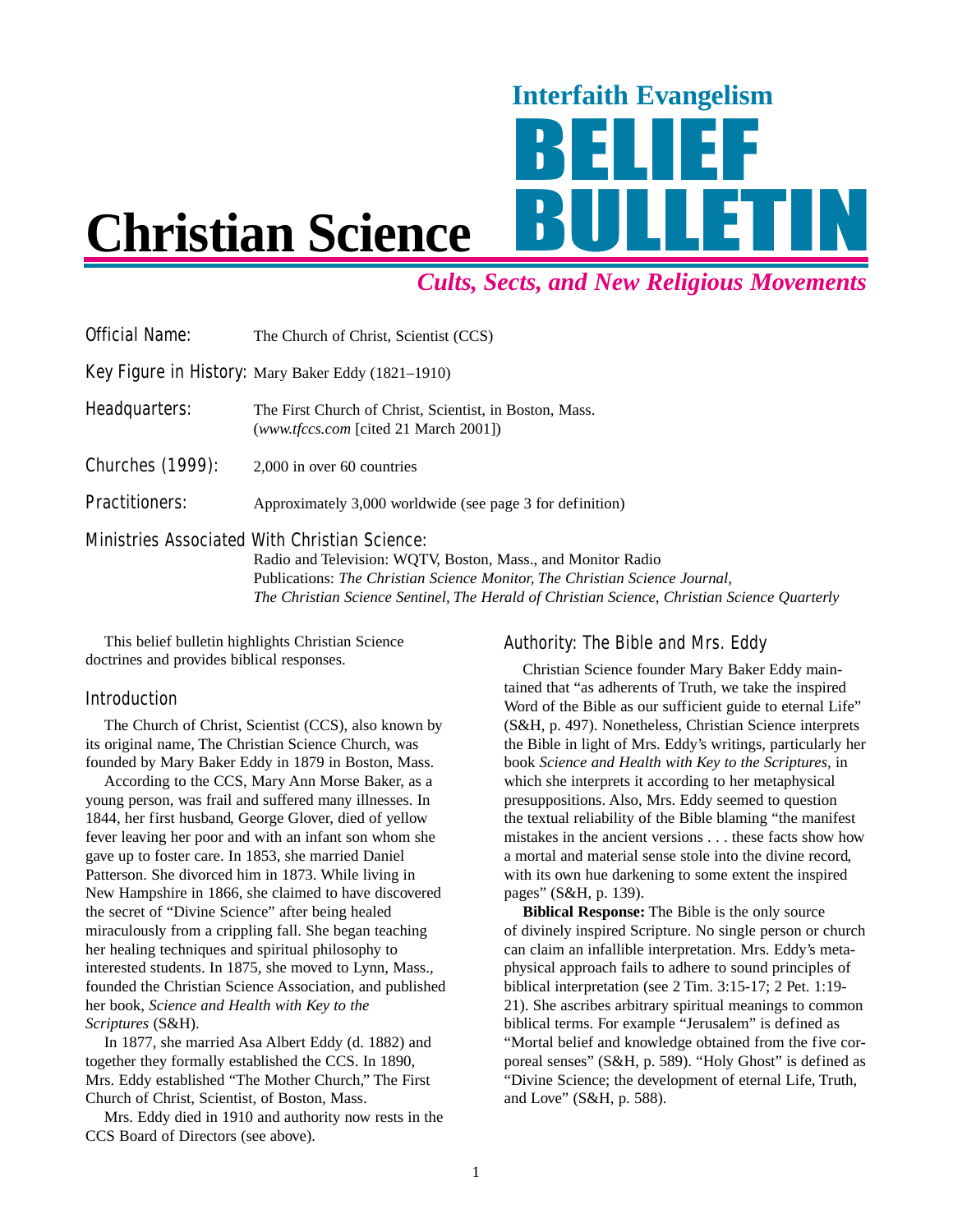#### God is Mind, Truth, Love, Etc.

"God is incorporeal, divine, supreme, infinite Mind, Spirit, Soul, Principle, Life, Truth, Love" (S&H, p. 465). These are synonymous terms that "refer to one absolute God. They are also intended to express the nature, essence, and wholeness of Deity. The attributes of God are justice, mercy, wisdom, goodness, and so on" (S&H, p. 465).

The Trinity is redefined as life, truth, and love. "The theory of three persons in one God (that is, a personal Trinity or Tri-unity) suggests polytheism, rather than the one ever-present I AM" (S&H, p. 256).

**Biblical Response:** There is only one true God (see Deut. 6:4; Isa. 43:10; 44:6-8) who exists eternally in three persons: Father, Son, and Holy Spirit (see Matt. 28:19; 1 Cor. 12:4-6; 2 Cor. 13:14). The CCS use of impersonal synonyms for God diminishes His personal nature as revealed in the Bible. The Bible says "God is love" (1 John 4:8), not "love is God."

#### Jesus: Discoverer of the Christ-Ideal

There is an essential difference between Jesus the man and the "Christ Principle" which came upon Him as He comprehended it. "We acknowledge Jesus' atonement as the evidence of divine, efficacious Love, unfolding man's unity with God through Christ Jesus the Way-shower" (S&H, p. 497).

**Biblical Response:** There is no distinction that can be made between Jesus the man and Christ, His divine office (Messiah). He did not receive his Messiahship, but rather claimed that title from eternity past (see Isa. 9:6; Matt. 1:16-18; 2:4; Luke 2:11). Jesus died on the cross as the atonement for humanity's sin and rose again physically to claim God's victory over death (see Luke 24:36-43; John 2:18-22; 1 Cor. 15:1-8).

#### "Spirit" Is Real; "Matter" Is Not

Since God's essential essence is spirit or mind, and only that which reflects His nature is real, then matter does not really exist. "Spirit is immortal Truth; matter is mortal error. Spirit is the real and eternal; matter is the unreal and temporal" (S&H, p. 468).

**Biblical Response:** Indeed, God is Spirit (see John 4:24). He is Creator of all that exists, including the material universe (see Gen. 1:1; Col. 1:16; Heb. 11:3). God declared the entirety of the created order "very good" (Gen. 1:31). Jesus was God incarnated in a material body (see John 1:14; Col. 2:9) and was resurrected physically (see Luke 24:36-39; John 20:26; 1 Cor. 15:1-8).

#### People Are Divine Spirits

Since matter does not exist and humanity reflects God's nature, then humanity is not really made of matter. "Spirit is God, and man is His image and likeness. Therefore man is not material; he is spiritual" (S&H, p. 468).

**Biblical Response:** Humanity has both a spiritual and physical dimension (see Gen. 1:26-27). God created humanity as living souls (see Gen. 2:7). Our future resurrection will be both spiritual and physical (see 1 Cor. 15).

#### The Problem: Humanity's Illusions

Since only those ideas that reflect God's nature actually are real, then sin, death, disease, and pain are not real, but only illusions. "The only reality of sin, sickness, or death is the awful fact that unrealities seem real to human, erring belief . . . They are not true, because they are not of God" (S&H, p. 472). "The cause of all so-called disease is mental, a mortal fear, a mistaken belief or conviction of the necessity and power of ill-health" (S&H, p. 377).

**Biblical Response:** Sin is a reality and all people (except Christ) are sinners by nature (see Rom. 3:23). It is a result of humanity's willful disobedience to God and His will. Sin alienates people from God and produces suffering, disease, and death (see Gen. 3; Rom. 5:12-23).

#### Spiritual Healing

Since matter, sin, disease, and death are illusions and unreal, then people are not subject to them. "Through immortal Mind, or Truth, we can destroy all ills which proceed from mortal mind" (S&H, p. 374). Thus when people fully realize this principle, disease should disappear. "When one's false belief is corrected, Truth sends a report of health over the body" (S&H p. 194).

**Biblical Response:** Sickness is real. Christians believe God can cure through prayer if it is His will. Inevitably, however, the physical body deteriorates and dies. Medical science is an appropriate adjunct to prayer in curing and maintaining physical health (see 1 Cor. 12:9,30; James 5:14-16). Luke (writer of the Gospel of Luke and Acts) is identified as a physician (see Col. 4:14).

#### Death: The Ultimate Illusion

Since God and man are immortal spirit or mind, death is also only an illusion. It is a transition from the illusion of the material to ultimate reality of immortal spirit. "So, when our friends pass from our sight and we lament, that lamentation is needless and causeless" (S&H, p. 386).